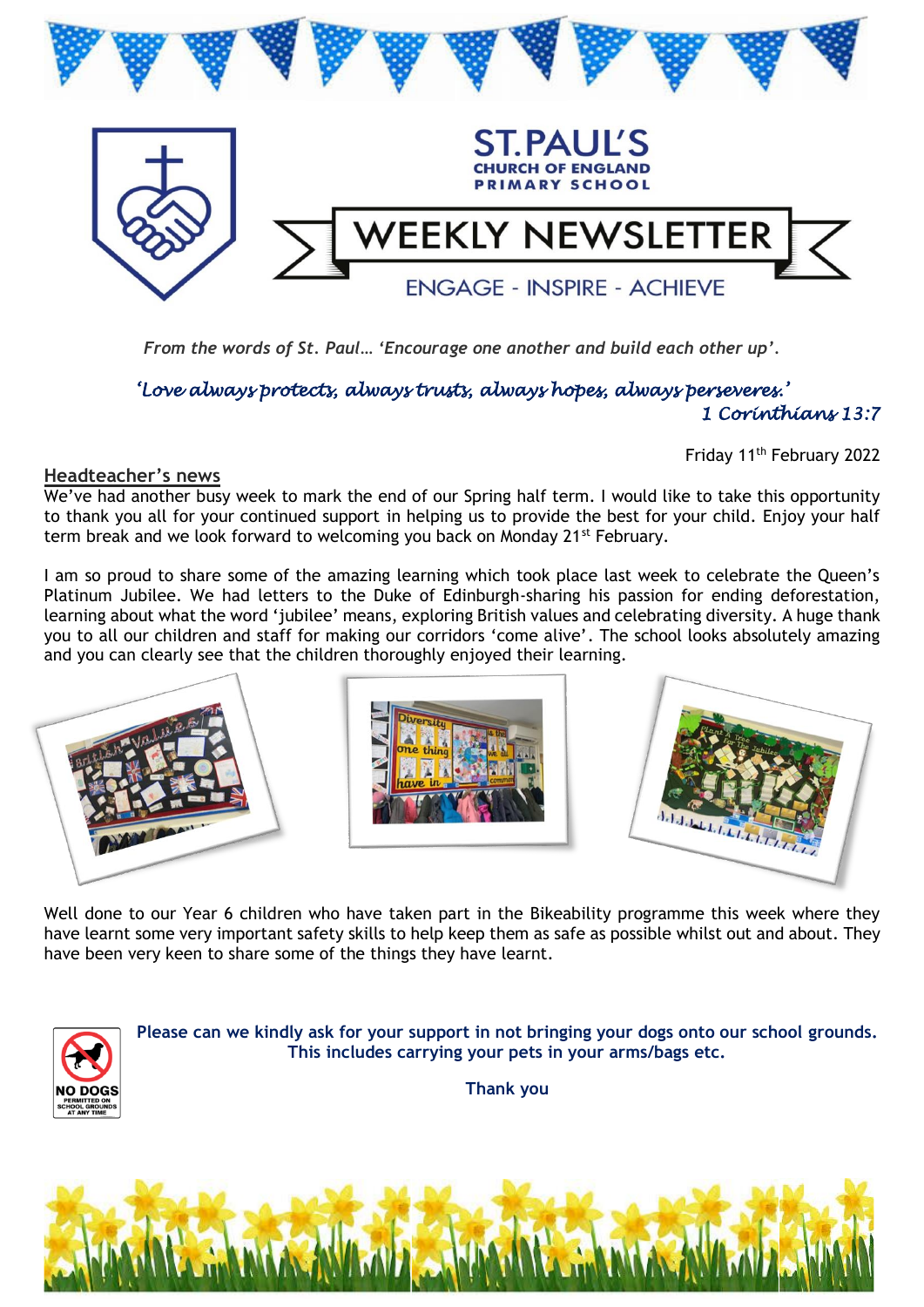

#### **Winter weather update**

As part of our winter preparation, we regularly check the weather forecast and this weekend we are due to have a large amount of snowfall.

I would like to inform you that we take Health and Safety very seriously in school and in the unfortunate event of extreme weather; we will aim to remain open. If we have to close school due to dangerous weather conditions, please note that the decision is never taken lightly.

We will update our school's **Twitter page @StPaulsCESch at the earliest opportunity**. We will also update our PTA Facebook page, our school website and we will inform BBC Radio Lancashire.

#### **PTA news**

Just a quick reminder that our 'Recycle 4 School' drop box is still being collected regularly, so if you are having a clear out don't forget our clothing recycling bag drop for any unwanted clothing . It's an easy and safe way for us to raise some funds for the school.

Also, anyone who enters our **'Your School Lottery'** before 26th February will also be entered into the draw for the chance to 'Win a Getaway'. These prizes are on top of the usual cash prizes. Good luck!



## St Paul's Pupil Leaders

#### **G.I.F.T (Growing in Faith together)**

Next half term our value will be 'compassion'. Our G.I.F.T had some wonderful ideas for sharing this value with the local community!

"We would like to share our value of compassion with the people in the community by growing some plants and giving them to people who might need cheering up"

If you have any small plastic pots that you no longer need, compost, seeds or bulbs that are spare or not required, the children in our G.I.F.T groups would welcome them and put them to good use

#### **Sports Leaders**

We have had a successful start to the WOW challenge, with lot's of walking to and from school. The sports ambassadors are already looking froward to giving out the first of our WOW badges. Will it be you who receives one?

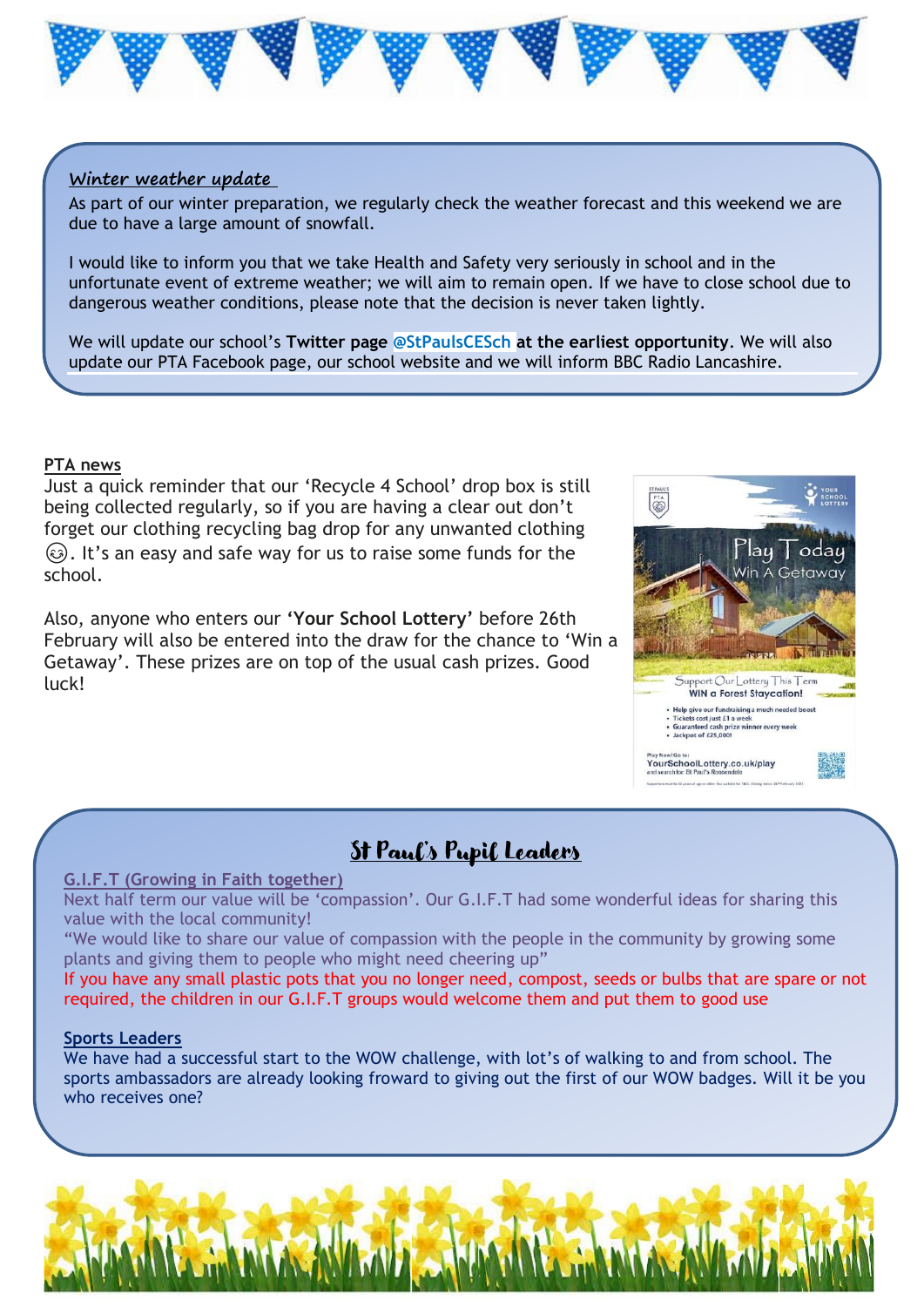

# St Paul's Awards.

## Well done = **ASHES** you are this week's attendance winners. Keep up the great work!  $\odot$

|                                  |                     | <b>Our Topic Superstar</b> | Our school<br><b>Value Champion</b> | Attendance |
|----------------------------------|---------------------|----------------------------|-------------------------------------|------------|
| <b>Amazing Acorns</b>            | Jonny               | Annabel                    | Jenna                               | 93.57      |
| Awesome Ashes                    | Marley              | <b>Ethan</b>               | <b>Nuala</b>                        | 99.31      |
| <b>Super Sycamores</b>           | <b>ALL YEAR 2</b>   | Sebastian                  | <b>Max</b>                          | 99.29      |
| <b>Outstanding Alders</b>        | Kane                | Ava W                      | Sebastian T                         | 92.33      |
| <b>Enchanted Elms</b>            | <b>Ben B</b>        | Joseph                     | <b>Ethan</b>                        | 91.56      |
| <b>Marvellous Maples</b>         | <b>Emma</b>         | Amara                      | <b>Ruby</b>                         | 88.11      |
| <b>Dazzling</b><br><b>Elders</b> | <b>Noah</b>         | <b>Brooke</b>              | <b>Rosie</b>                        | 98.75      |
| Wonderful<br>Willows             | <b>Harry</b>        | <b>Ella</b>                | Amelie                              | 93.67      |
| <b>Mighty Oaks</b>               | <b>Hollie</b>       | <b>Ruby</b>                | Kade                                | 95.31      |
| <b>Blossoms</b>                  | Learner of the week | Summer                     |                                     |            |

## Reflective Friday